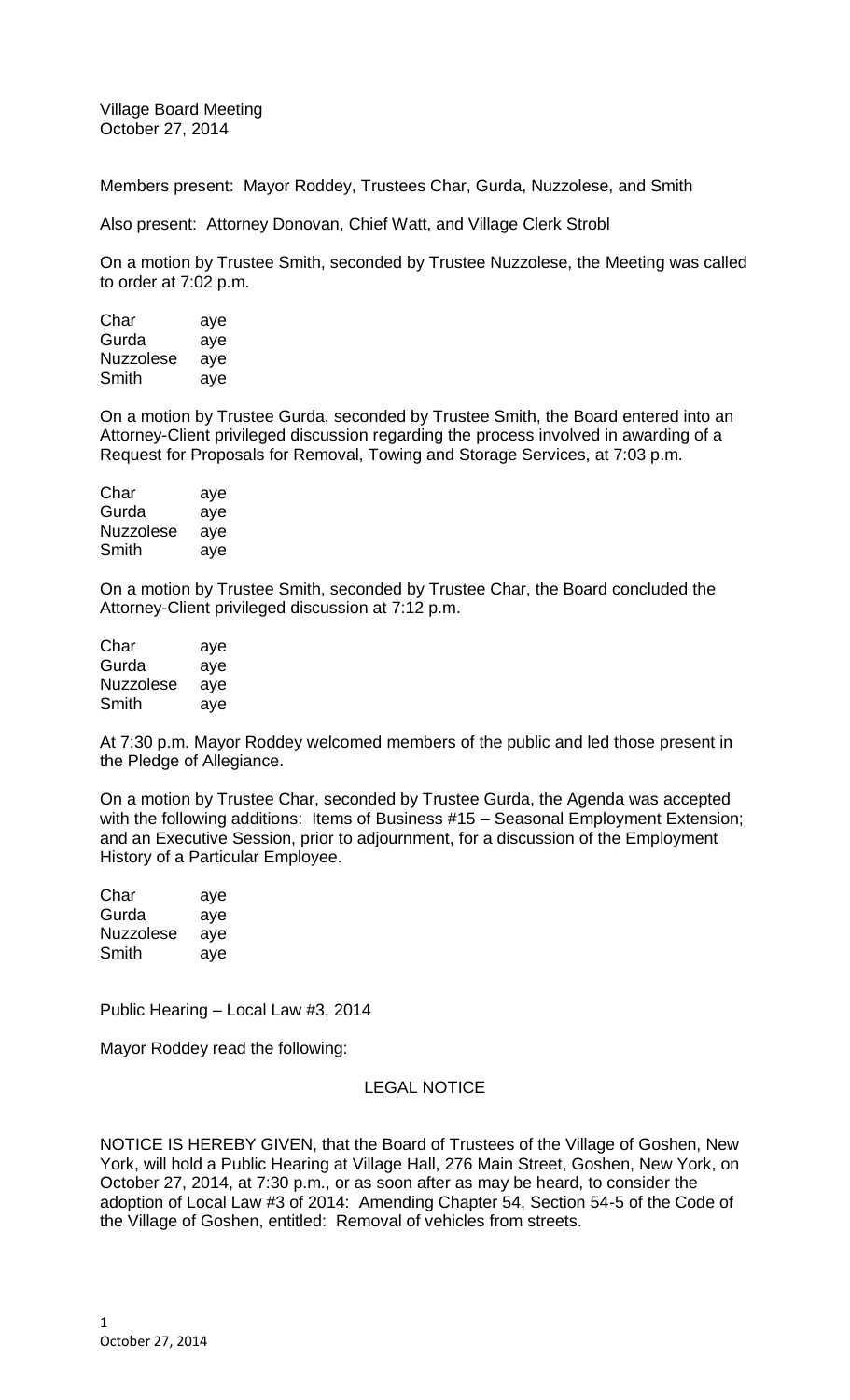On a motion by Trustee Char, seconded by Trustee Gurda, the Public Hearing on Local Law #3 of 2014 was opened at 7:31 p.m.

| Char             | aye |
|------------------|-----|
| Gurda            | aye |
| <b>Nuzzolese</b> | aye |
| Smith            | aye |

There was no comment from the public.

On a motion by Trustee Gurda, seconded by Trustee Nuzzolese, the Public Hearing on Local Law #3 of 2014 was closed at 7:32 p.m.

| Char             | aye |
|------------------|-----|
| Gurda            | aye |
| <b>Nuzzolese</b> | ave |
| Smith            | aye |

**Minutes** 

On a motion by Trustee Char, seconded by Trustee Smith, the Minutes of the September 15, 2014 Village Board Work Session were accepted as submitted.

| ave |     |                                        |
|-----|-----|----------------------------------------|
|     |     |                                        |
|     |     |                                        |
| ave |     |                                        |
|     | ave | abstain (absent on September 15, 2014) |

On a motion by Trustee Nuzzolese, seconded by Trustee Smith, the Minutes of the September 22, 2014 Village Board Meeting were accepted as submitted.

| Char             | aye |
|------------------|-----|
| Gurda            | aye |
| <b>Nuzzolese</b> | aye |
| Smith            | aye |

On a motion by Trustee Char, seconded by Trustee Smith, the Minutes of the October 6, 2014 Village Board Work Session were accepted as submitted.

| Char             | aye |
|------------------|-----|
| Gurda            | aye |
| <b>Nuzzolese</b> | aye |
| Smith            | aye |

On a motion by Trustee Nuzzolese, seconded by Trustee Gurda, the Minutes of the October 20, 2014 Village Board Work Session were accepted as submitted.

| Char      | aye |
|-----------|-----|
| Gurda     | aye |
| Nuzzolese | aye |
| Smith     | aye |

**Communications** 

Mayor Roddey read the following letter:

*Officer John Manna,*

*I thank you for your invaluable work as an officer of the law. On September 24th you attended the nursing assistant program related to safety and talked with 22 senior students at Orange-Ulster BOCES.*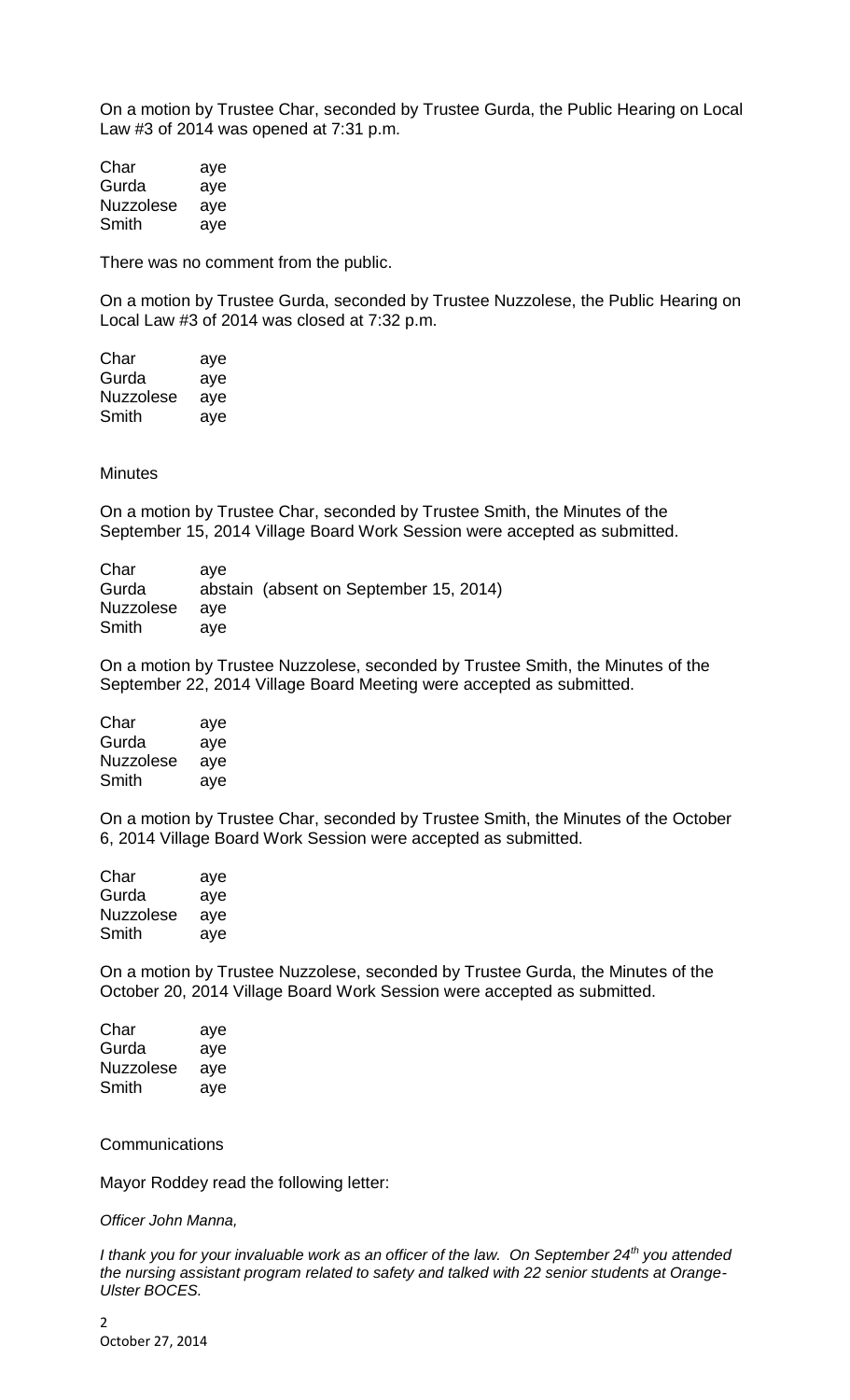*When covering the safety unit related to fire drills and emergency preparedness, students had many specific questions. You immediately came to the classroom and provided an inspiring and educational presentation. Of particular concern, the teenagers wanted to discuss instances of hostile exposure. What is the best response with the lock down? What is the difference between a lock down and a lock out? Your calm, prioritized account of protocol was comforting. The logical best practice for current situations is a lesson we will all remember. You gave young people the opportunity to ask questions and to address their particular concerns.*

*The students and I wish to express our appreciation of your efforts to serve and protect us. Thank you for the special time you spent talking with us in class.*

*Sincerely, Billi McClintock RN, BSN, MA*

Items of Business

Trustee Nuzzolese offered the following Resolution, and moved its adoption:

WHEREAS, the Board of Trustees must designate by Resolution and publish the offices which are to be filled in the Village election, and the terms thereof;

NOW, THEREFORE, BE IT RESOLVED, that the Board of Trustees of the Village of Goshen designates the following offices vacant at the end of the current official year, to be filled at the Village election to be held on March 18, 2015, for the following terms:

One (1) Mayor for two (2) years Two (2) Trustees for two (2) years One (1) Village Justice for four (4) years

IT IS FURTHER RESOLVED, that the Village Clerk is hereby directed to publish this Resolution in full in the Goshen Independent. This Resolution will take effect immediately.

The foregoing Resolution was seconded by Trustee Char, and a vote resulted as follows:

Char aye Gurda aye Nuzzolese aye Smith aye

Trustee Char moved the following, which was seconded by Trustee Gurda:

WHEREAS, The Village of Goshen owns property designated as:

| Town of Goshen          |
|-------------------------|
| Town of Goshen          |
| Town of Goshen          |
| Town of Goshen          |
| <b>Town of Wallkill</b> |
|                         |

AND, WHEREAS, the above described property is used by the Village of Goshen for water supply purposes for its residents and others who use State and County facilities within the Village, and

WHEREAS, the County Legislature has exempted the described properties from County Taxation in years past,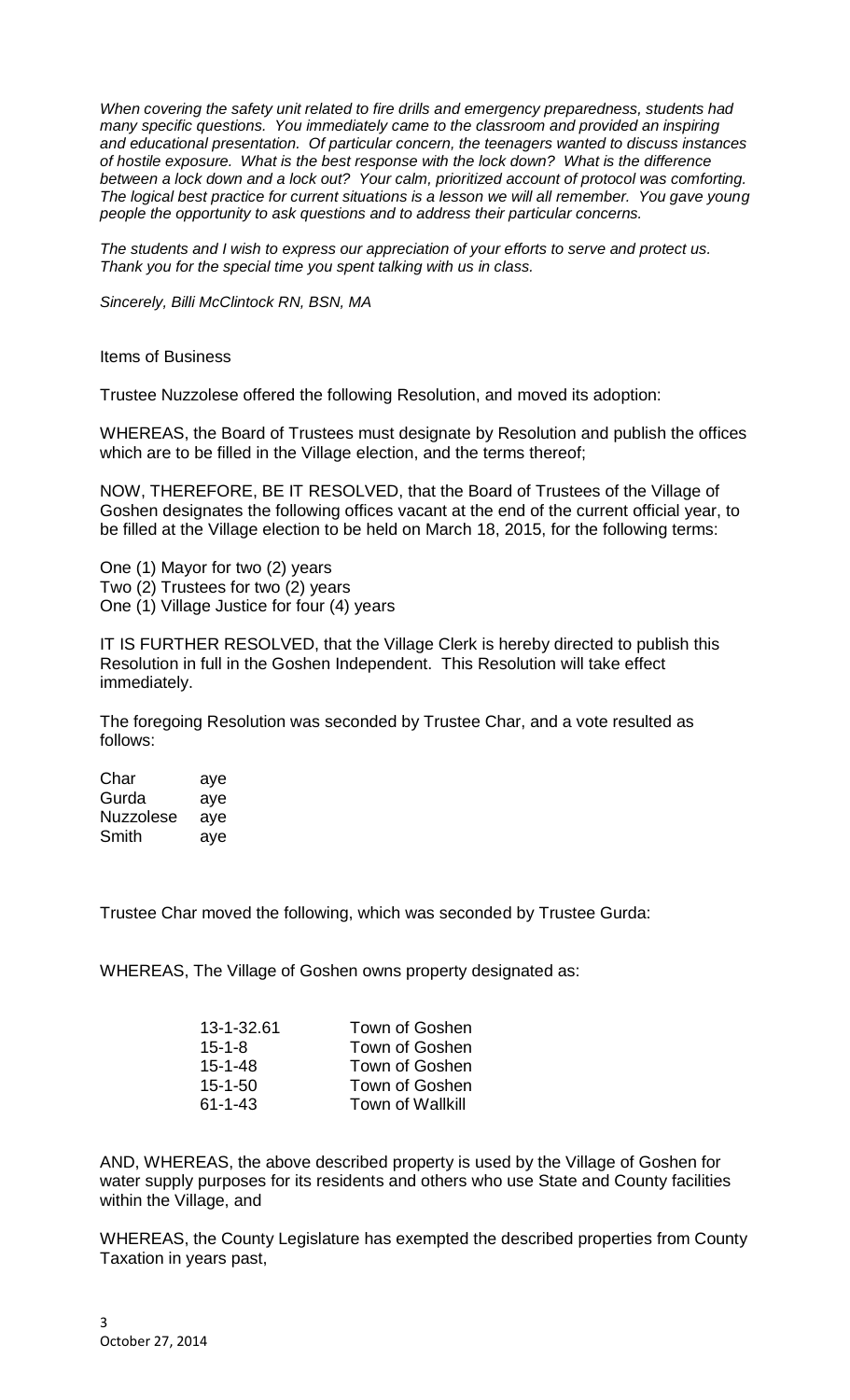NOW, THEREFORE, BE IT RESOLVED, that the Village of Goshen is requesting the Legislature of Orange County to exempt the described property from County taxation, for the year 2016, in view of its use for municipal purposes.

| Char             | aye |
|------------------|-----|
| Gurda            | aye |
| <b>Nuzzolese</b> | aye |
| Smith            | aye |

The following was moved by Trustee Smith, and seconded by Trustee Nuzzolese:

Village of Goshen, New York Proclamation<br>RESOLUTION

Declaring the month of November "Pancreatic Cancer Awareness Month" in the Village of Goshen, New York

WHEREAS in 2014, an estimated 46,420 people will be diagnosed with pancreatic cancer in the United States and 39,590 will die from the disease;

WHEREAS pancreatic cancer is one of the deadliest cancers, is currently the fourth leading cause of cancer death in the United States and is projected to become the second by 2020;

WHEREAS pancreatic cancer is the only major cancer with a five-year relative survival rate in the single digits at just six percent;

WHEREAS when symptoms of pancreatic cancer present themselves, it is generally late stage, and 73 percent of pancreatic cancer patients die within the first year of their diagnosis while 94 percent of pancreatic cancer patients die within the first five years;

WHEREAS approximately 2540 deaths will occur in New York in 2014:

WHEREAS the Recalcitrant Cancer Research Act was signed into law in 2013, which calls on the National Cancer Institute to develop a scientific framework, or strategic plans, for pancreatic cancer and other deadly<br>cancers, which will help provide the strategic direction and guidance needed to make true progress against<br>thes

WHEREAS, it will be very difficult to leverage the opportunities that come out of the scientific framework<br>developed as a result of the Recalcitrant Cancer Research Act unless sustained and adequate funding is<br>provided to

WHEREAS federal funding for medical research is critical to job protection and creation in New york; and

WHEREAS the Pancreatic Cancer Action Network is the national organization serving the pancreatic cancer<br>community in the Village of Goshen and nationwide through a comprehensive approach that includes public policy, research funding, patient services, and public awareness and education related to developing effective<br>treatments and a cure for pancreatic cancer;

WHEREAS the Pancreatic Cancer Action Network and its affiliates in the Village of Goshen support those patients currently battling pancreatic cancer, as well as to those who have lost their lives to the disease, and<br>are committed to nothing less than a cure;

WHEREAS the good health and well-being of the residents of the Village of Goshen are enhanced as a direct result of increas d awareness about pancreatic cancer and research into early detection, causes, and effective treatments; therefore be it

RESOLVED that the Village of Goshen designate the month of November 2014 as 'Pancreatic Cancer Awareness Month" in the Village of Goshen

MP Mayor

Kyle F. Roddey

| Char      | aye |
|-----------|-----|
| Gurda     | aye |
| Nuzzolese | aye |
| Smith     | aye |

On a motion by Trustee Char, seconded by Trustee Gurda, the Village Board of the Village of Goshen, as lead agency, hereby issues a negative declaration pursuant to the applicable provisions of the State Environmental Quality Review Act, set forth at 6NYCRR Part 617 *et seq.,* in the action: adoption of Local Law #3 of 2014.

| Char      | aye |
|-----------|-----|
| Gurda     | aye |
| Nuzzolese | aye |
| Smith     | aye |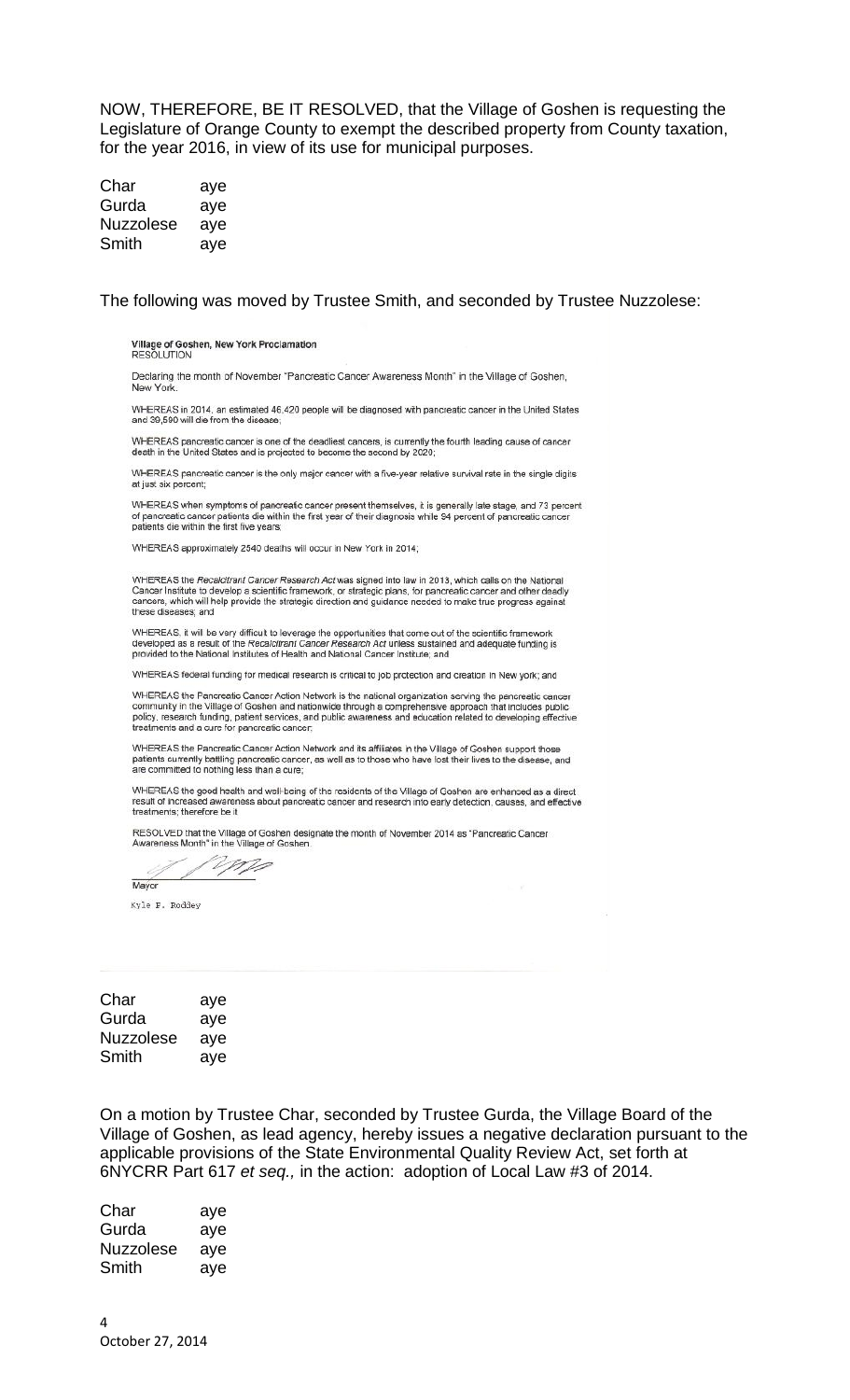On a motion by Trustee Nuzzolese, seconded by Trustee Char, the Board of Trustees of the Village of Goshen hereby adopts Local Law # 3 of 2014, a Local Law to modify the Village Code of the Village of Goshen by amending Chapter 54, Section 54-5: Removal of Vehicles from Streets.

| Char      | aye |
|-----------|-----|
| Gurda     | aye |
| Nuzzolese | aye |
| Smith     | aye |

On a motion by Trustee Gurda, seconded by Trustee Smith, bills as examined by members of the Board were approved in accordance with Abstract 2014/2015 number 6, check numbers 7639 through 7728, in the amount of \$444,971.13.

| Char             | aye |
|------------------|-----|
| Gurda            | aye |
| <b>Nuzzolese</b> | aye |
| Smith            | aye |

Trustee Nuzzolese offered the following resolution, and moved its adoption:

RESOLVED: To accept the lowest bid for the Department of Public Works 2014/2015 clothing allotment, obtained from Werner's True Value.

The foregoing resolution was seconded by Trustee Gurda, and a vote resulted as follows:

| Char      | aye |
|-----------|-----|
| Gurda     | aye |
| Nuzzolese | aye |
| Smith     | aye |

Mayor Roddey read a letter from Rabbi Meir Borenstein, of Chabad of Orange County, requesting to hold a community Menorah lighting on December 16, 2014, from 5:00 – 7:00 p.m.

On a motion by Trustee Smith, seconded by Trustee Gurda, approval for the event was granted, pending receipt of the necessary Insurance and Indemnification.

| Char             | aye |
|------------------|-----|
| Gurda            | aye |
| <b>Nuzzolese</b> | aye |
| Smith            | aye |

Mayor Roddey and Chief Watt reviewed a request from Orange County District Attorney David Hoovler for the Police Department to assign a member to the Orange County Drug Task Force. In order to make this assignment, a vacant patrolman position within the Department would have to be filled.

On a motion by Trustee Char, seconded by Trustee Smith, the Village of Goshen Police Department is hereby authorized to participate in the Drug Task Force being created by Orange County District Attorney David Hoovler.

| Char      | aye |
|-----------|-----|
| Gurda     | aye |
| Nuzzolese | aye |
| Smith     | aye |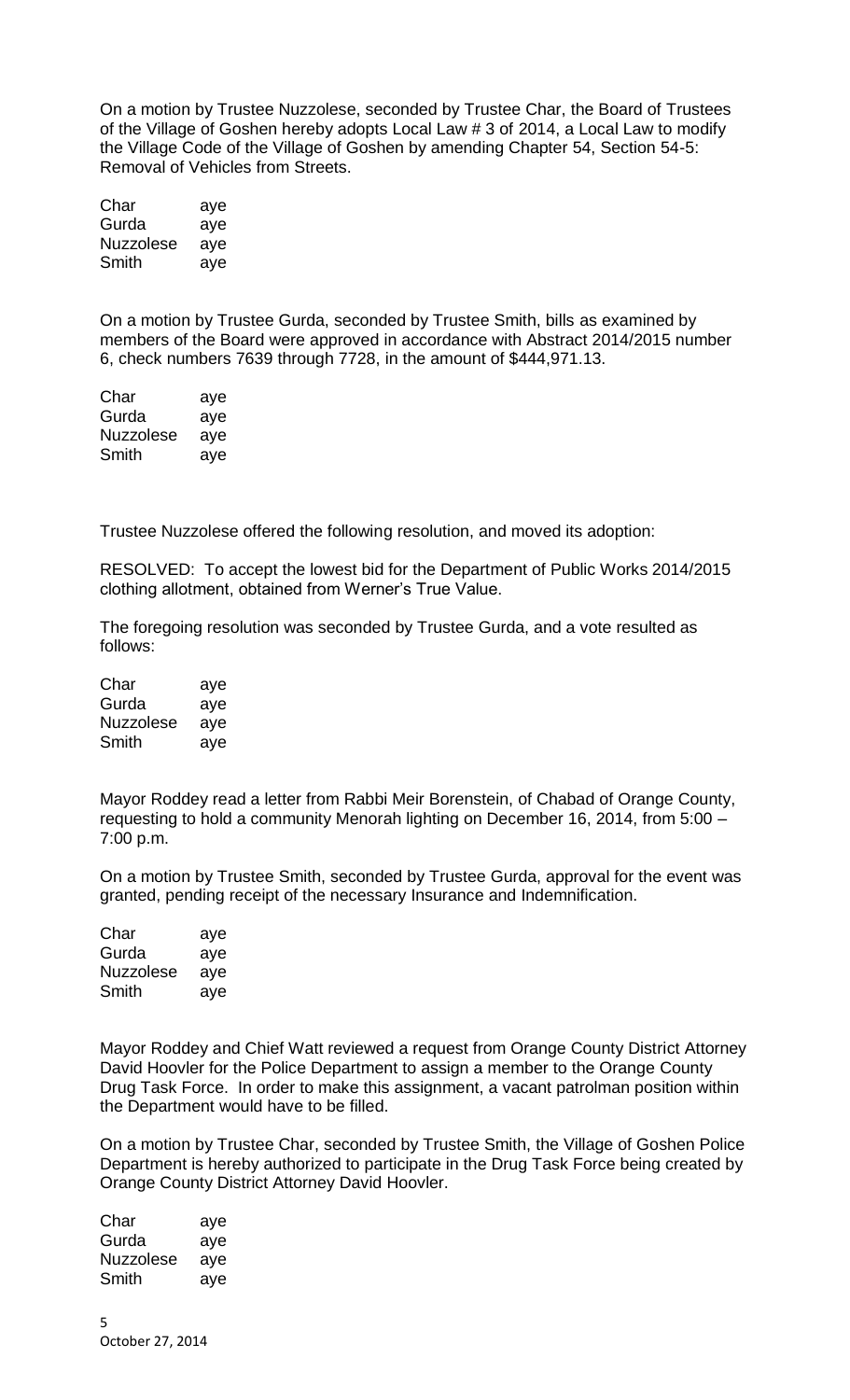On a motion by Trustee Char, seconded by Trustee Gurda, the Village of Goshen Chief of Police is authorized to fill a vacant Patrolman position within the Department, in order to facilitate the Village's participation in the Orange County Drug Task Force.

| Char             | aye |
|------------------|-----|
| Gurda            | aye |
| <b>Nuzzolese</b> | aye |
| Smith            | aye |

Mayor Roddey read a letter of petition for an amendment of the Zoning Code and Zoning Map, and offered the floor to Steven T. Esposito, RLA, who represents the applicant, Goshen Stagecoach Properties, LLC, (107-2-39.2).

Trustee Gurda left the meeting room due to a familial relationship with the applicant.

Mr. Esposito spoke about the request to rezone the property from R-1 (one family residential), to OB (office building).

On a motion by Trustee Char, seconded by Trustee Smith, the Board authorized the Village Attorney to prepare an introductory Local Law to amend the Zoning Code and the Zoning Map.

| Char             | aye     |
|------------------|---------|
| Gurda            | recused |
| <b>Nuzzolese</b> | aye     |
| Smith            | aye     |

On a motion by Trustee Nuzzolese, seconded by Trustee Smith, the Board approved referral of the Local Law to the Village Planning Board, the Orange County Department of Planning, and a professional Planner.

| Char             | aye     |
|------------------|---------|
| Gurda            | recused |
| <b>Nuzzolese</b> | aye     |
| Smith            | aye     |

The following was moved by Trustee Char, and seconded by Trustee Gurda:

## **RESOLUTION**

**WHEREAS**, the Village of Goshen has heretofore solicited proposals pursuant to a "Request for Proposals" (hereinafter "RFP") duly issued October 7, 2014 wherein and whereby the Village invited the submission of proposals and statements of qualification from qualified tow companies for the purpose of providing 24-hours a day, 7 days a week service for the removal, towing and storage impoundment of certain motor vehicles as is more particularly described in the RFP; and

**WHEREAS**, towing services are services that require special skills and/or training and constitute an exception to competitive bidding requirements as provided by law and are therefore not subject to competitive bidding requirements and may be awarded in accordance with the procedures promulgated pursuant to Section 104-b of the *General Municipal Law*; and

**WHEREAS**, the Village of Goshen has publicly advertised a notice in the official newspaper of the Village seeking responses to the RFP from qualified towing companies and has also directly solicited certain towing companies so as to attempt to obtain multiple proposals so that the most qualified tow company could be selected to provide the required services to the Village; and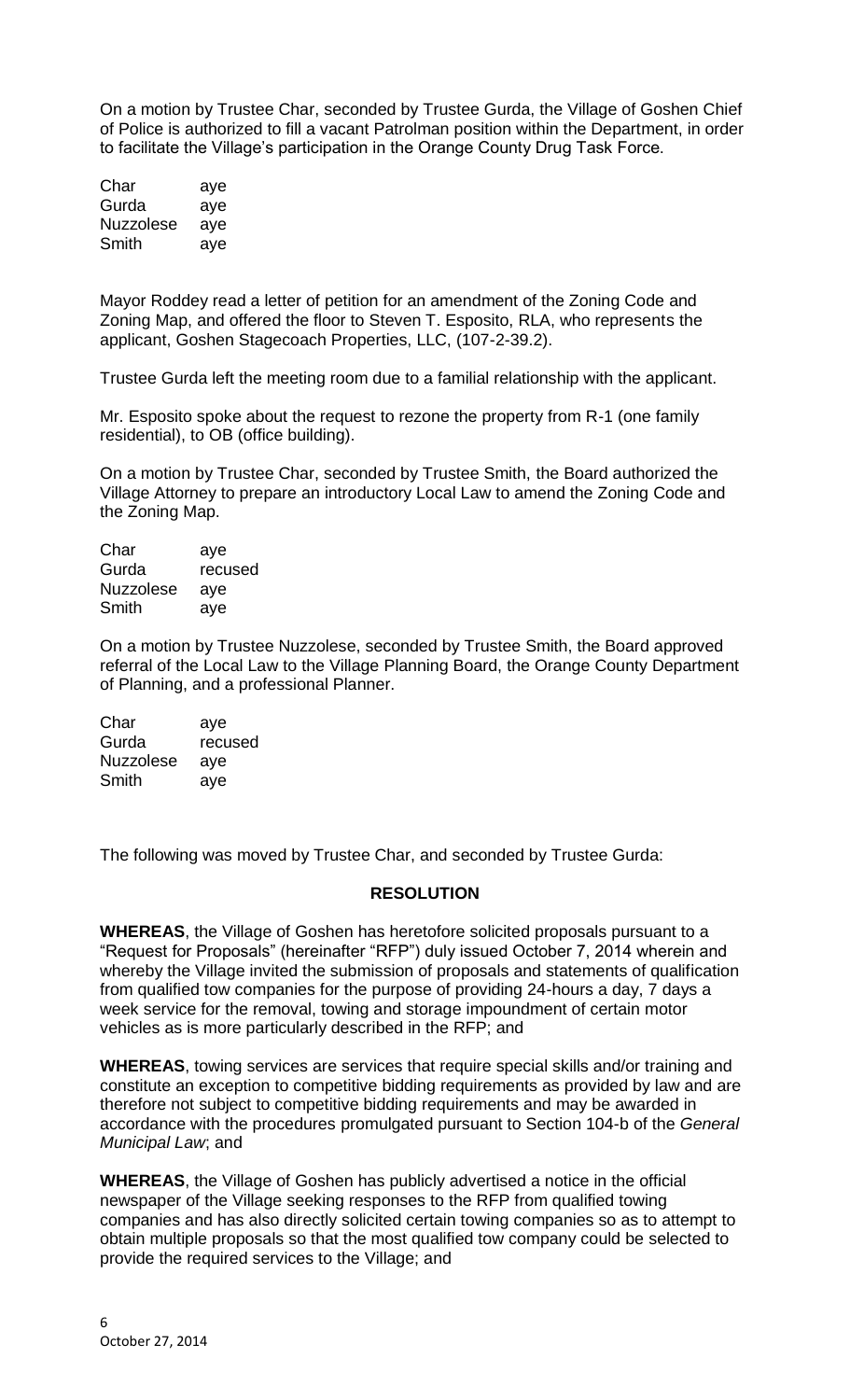**WHEREAS,** the Village has further developed a process that provides for public solicitation of proposals, has established and disclosed the criteria for selection in writing prior to the solicitation of proposals and has publically opened such proposals and now desires to award this professional service contract as provided by law; and

**WHEREAS**, four firms have submitted proposals which firms include Hambletonian Towing, Inc.; Chet's Garage, Inc.; K-Team Towing and Recovery, Inc. and Adamis Towing, Inc.; and

**WHEREAS**, the Village Board has carefully analyzed each of the proposals that have been submitted to the Village of Goshen; and

**WHEREAS**, each proposal was examined pursuant to the criteria set forth in the RFP, with the following items being carefully considered:

- Experience, credentials and ability to provide a high level of service;
- Responsiveness to the requested proposals, including demonstrated commitment to customer service;
- Quality and performance of services offered based on previous experience and/or reference checks for the same or similar services;
- Completeness of proposal, including following direction and providing all requested information.
- Location, safety and security of storage yard; and

**WHEREAS,** Adamis Towing, Inc., possesses the experience, credentials and ability required by the Village and has provided a high level of service in connection with the towing services it has heretofore provided to the Village; and

**WHEREAS,** Adamis Towing, Inc., has demonstrated responsiveness to the requested proposal and has further demonstrated commitment to customer service; and

**WHEREAS,** Adamis Towing**,** Inc. has heretofore provided high quality services to the Village of Goshen; and

**WHEREAS,** the proposal submitted by Adamis Towing, Inc. is complete and has provided all pertinent requested information; and

**WHEREAS,** the safety and security of the Adamis Towing, Inc. storage yard meets all pertinent Village requirements; and

**WHEREAS,** Adamis Towing, Inc. possesses the only storage impoundment yard that is located in the Village of Goshen; and

**WHEREAS,** having a storage impoundment yard in the Village of Goshen represents a significant benefit as it reduces the distance that must be traveled to respond to a call for service from the Village; reduces the distance that must be travelled to place a vehicle in the storage impoundment yard and represents a significant benefit to those motor vehicle owners who have had their vehicles towed as they will be able to retrieve their vehicles from a location within the Village as opposed to being compelled to travel outside of the Village to retrieve their motor vehicle; and

**WHEREAS**, on balance, and after carefully evaluating all of the proposals that have been submitted, and upon due deliberation and for the reasons set forth herein, the Village Board finds that a contract award to Adamis Towing, Inc. is in the best interests of the Village;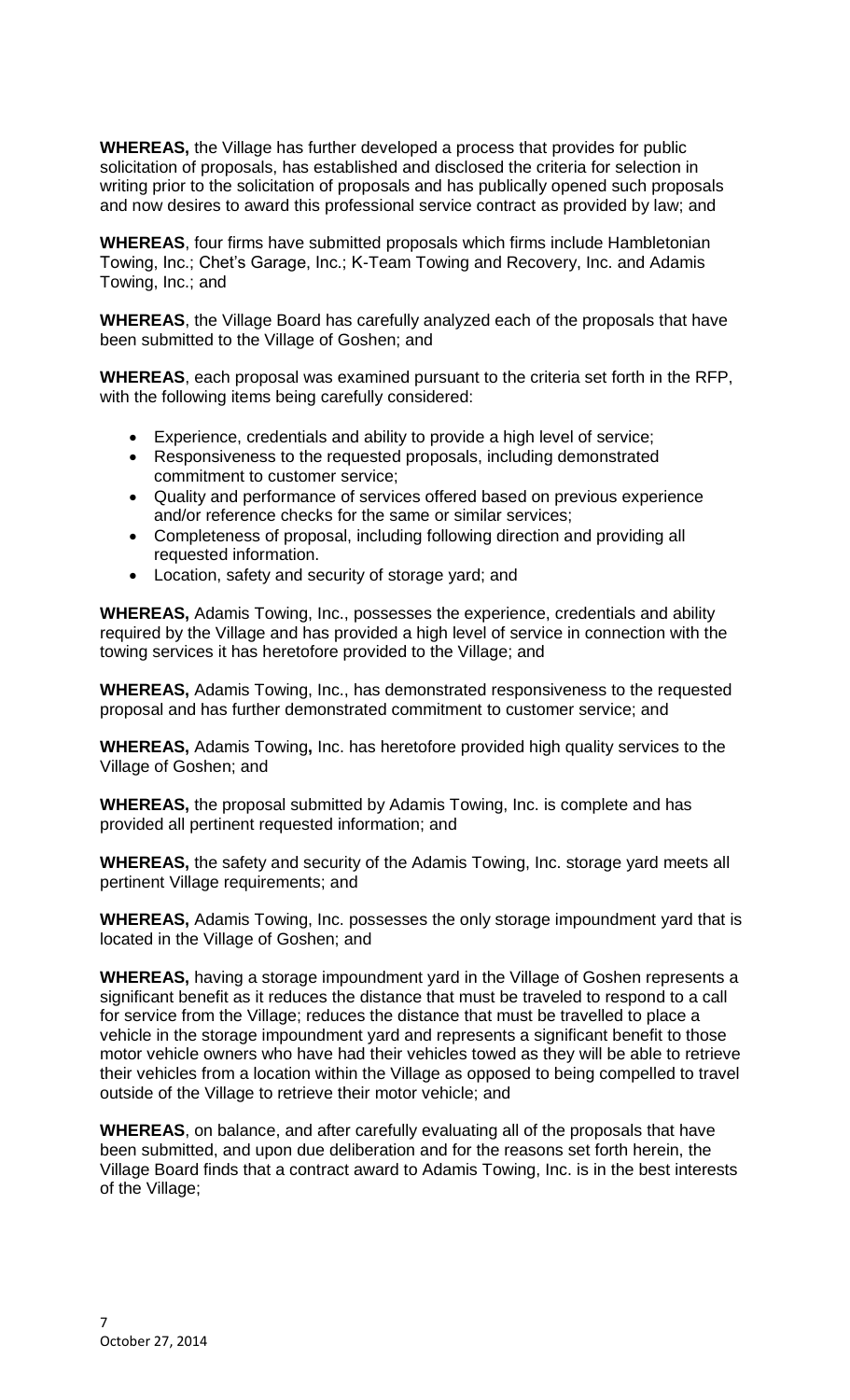## **NOW**, **THEREFORE**, it is hereby

**RESOLVED**, that the three (3) year contract is awarded to Adamis Towing, Inc. upon the terms, provisions and conditions that are set forth in the RFP; and it is further

**RESOLVED** that the Mayor is duly authorized to affix his signature to said contract.

*Upon a roll call vote with 4 Trustees voting in favor and 0 Trustees voting against the foregoing Resolution was duly adopted.*

On a motion by Trustee Char, seconded by Trustee Gurda, the Board of Trustees of the Village of Goshen hereby adopts Local Law #4 of 2014, a Local Law amending the Zoning Map of the Village of Goshen to provide that those certain parcels of property heretofore annexed into the Village of Goshen from the Town of Goshen, pursuant to Local Law 2 of 2013, and the Resolutions duly adopted by the Village of Goshen and the Town of Goshen providing for the said annexation as being designated in the Zoning District known and designated in the Village of Goshen as "IP".

| Char             | aye |
|------------------|-----|
| Gurda            | aye |
| <b>Nuzzolese</b> | aye |
| Smith            | aye |

On a motion by Trustee Nuzzolese, seconded by Trustee Gurda, the Village Board of the Village of Goshen approves Option #2, five (5) annual payments of \$6,479.45 at 6.45% interest for a total cost after five years of \$32,397.25, as proposed by the Village Building Inspector, for the lease of a 2015 Ford Explorer for the Building Department.

| Char      | aye |
|-----------|-----|
| Gurda     | aye |
| Nuzzolese | aye |
| Smith     | ave |

On a motion by Trustee Nuzzolese, seconded by Trustee Gurda, Daniel Slesinski is hereby promoted to the position of Working Leader, on the recommendation of Department of Public Works Superintendent Scott Birney. In accordance with the current contract between the Village of Goshen and the CSEA Daniel Slesinski will be placed on the 2014/2015 Step 11 of the pay scale for Working Leader, with an annual salary of \$76,385.

This appointment shall become effective October 29, 2014, and shall have a probationary period of 26 weeks.

| Char      | aye |
|-----------|-----|
| Gurda     | aye |
| Nuzzolese | aye |
| Smith     | aye |